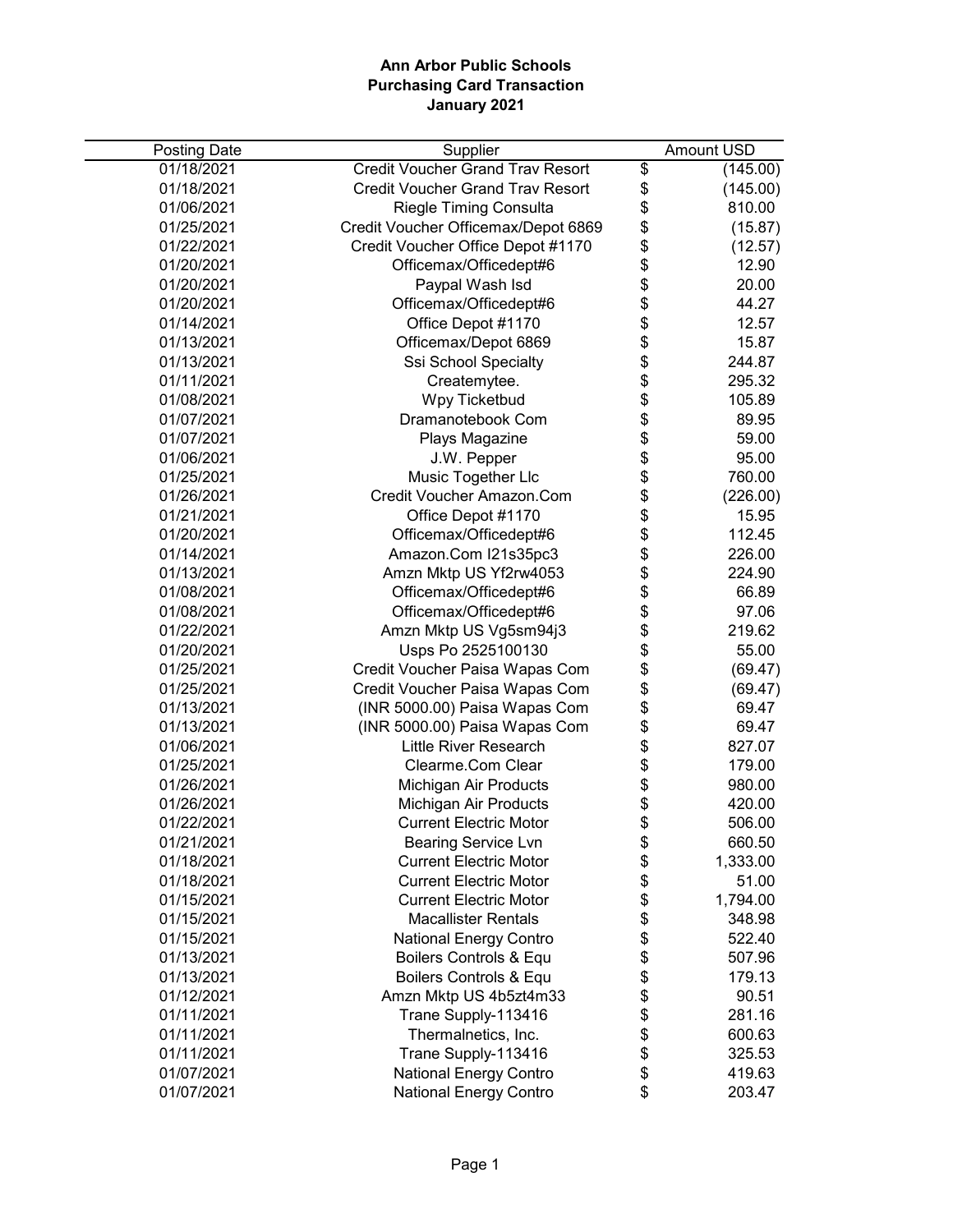| 12/31/2020 | Boilers Controls & Equ                | \$       | 138.32  |
|------------|---------------------------------------|----------|---------|
| 12/31/2020 | Boilers Controls & Equ                | \$       | 392.00  |
| 12/31/2020 | Boilers Controls & Equ                | \$       | 443.13  |
| 12/29/2020 | Thermalnetics, Inc.                   | \$       | 360.06  |
| 01/25/2021 | Fedex Offic84200008425                | \$       | 9.32    |
| 01/25/2021 | <b>Mailchimp Monthly</b>              | \$       | 200.00  |
| 01/25/2021 | Kroger #688                           | \$       | 5.98    |
| 01/25/2021 | Amzn Mktp US Jf7ge77p3                | \$       | 197.82  |
| 01/25/2021 | Amzn Mktp US Bm80z5o23                | \$       | 25.96   |
| 01/01/2021 | Wix.Com Aarecedcamps.C                | \$       | 24.85   |
| 12/28/2020 | Wix.Com Premium-Plan                  | \$       | 264.00  |
| 01/21/2021 | Officemax/Depot 6048                  | \$       | 35.00   |
| 01/20/2021 | Officemax/Depot 6401                  | \$       | 209.94  |
| 01/18/2021 | Officemax/Depot 6401                  | \$       | 209.66  |
| 01/13/2021 | Language Circle Enterp                | \$       | 240.90  |
| 01/13/2021 | Amzn Mktp US No78u0u53                | \$       | 566.72  |
| 01/08/2021 | Staples 00115642                      | \$       | 25.99   |
| 01/06/2021 | Credit Voucher Amzn Mktp US Amzn.Com/ | \$       | (48.28) |
| 01/27/2021 | <b>Graphite Publishing</b>            | \$       | 130.00  |
| 01/27/2021 | Amzn Mktp US R06d67v83                | \$       | 157.98  |
| 01/21/2021 | <b>Tapspace Publications</b>          | \$       | 91.00   |
| 01/20/2021 | Amzn Mktp US Ky8i09ln3                | \$       | 29.99   |
| 01/20/2021 | Amzn Mktp US Tf2hr4a83                | \$       | 29.98   |
| 01/18/2021 | Masterclass                           | \$       | 180.00  |
| 01/12/2021 | Usps Po 2518300118                    | \$       | 89.19   |
| 01/11/2021 | Apple.Com/Bill                        |          | 99.00   |
| 01/08/2021 | Michaels #9490                        | \$<br>\$ | 27.16   |
| 01/08/2021 | Michaels #9490                        | \$       | 224.11  |
|            |                                       |          |         |
| 01/07/2021 | Michaels #9490                        | \$       | 13.58   |
| 01/21/2021 | Amzn Mktp US 8c6lq7xm3                | \$       | 166.48  |
| 01/13/2021 | <b>Thnks</b>                          | \$       | 8.34    |
| 01/13/2021 | <b>Thnks</b>                          | \$       | 13.02   |
| 01/13/2021 | <b>Thnks</b>                          | \$       | 8.34    |
| 01/13/2021 | <b>Thnks</b>                          | \$       | 6.84    |
| 01/13/2021 | <b>Thnks</b>                          | \$       | 6.51    |
| 01/13/2021 | <b>Thnks</b>                          | \$       | 6.05    |
| 01/13/2021 | Thnks                                 | \$       | 7.49    |
| 01/13/2021 | <b>Thnks</b>                          | \$       | 6.51    |
| 01/13/2021 | <b>Thnks</b>                          | \$       | 6.00    |
| 01/13/2021 | <b>Thnks</b>                          | \$       | 7.38    |
| 01/13/2021 | <b>Thnks</b>                          | \$       | 6.24    |
| 01/13/2021 | <b>Thnks</b>                          | \$       | 6.05    |
| 01/13/2021 | <b>Thnks</b>                          | \$       | 6.00    |
| 01/13/2021 | <b>Thnks</b>                          | \$       | 18.00   |
| 01/13/2021 | <b>Thnks</b>                          | \$       | 6.05    |
| 01/13/2021 | <b>Thnks</b>                          | \$       | 6.00    |
| 01/13/2021 | <b>Thnks</b>                          | \$       | 8.34    |
| 01/13/2021 | <b>Thnks</b>                          | \$       | 6.05    |
| 01/13/2021 | <b>Thnks</b>                          | \$       | 18.00   |
| 01/13/2021 | <b>Thnks</b>                          | \$       | 6.51    |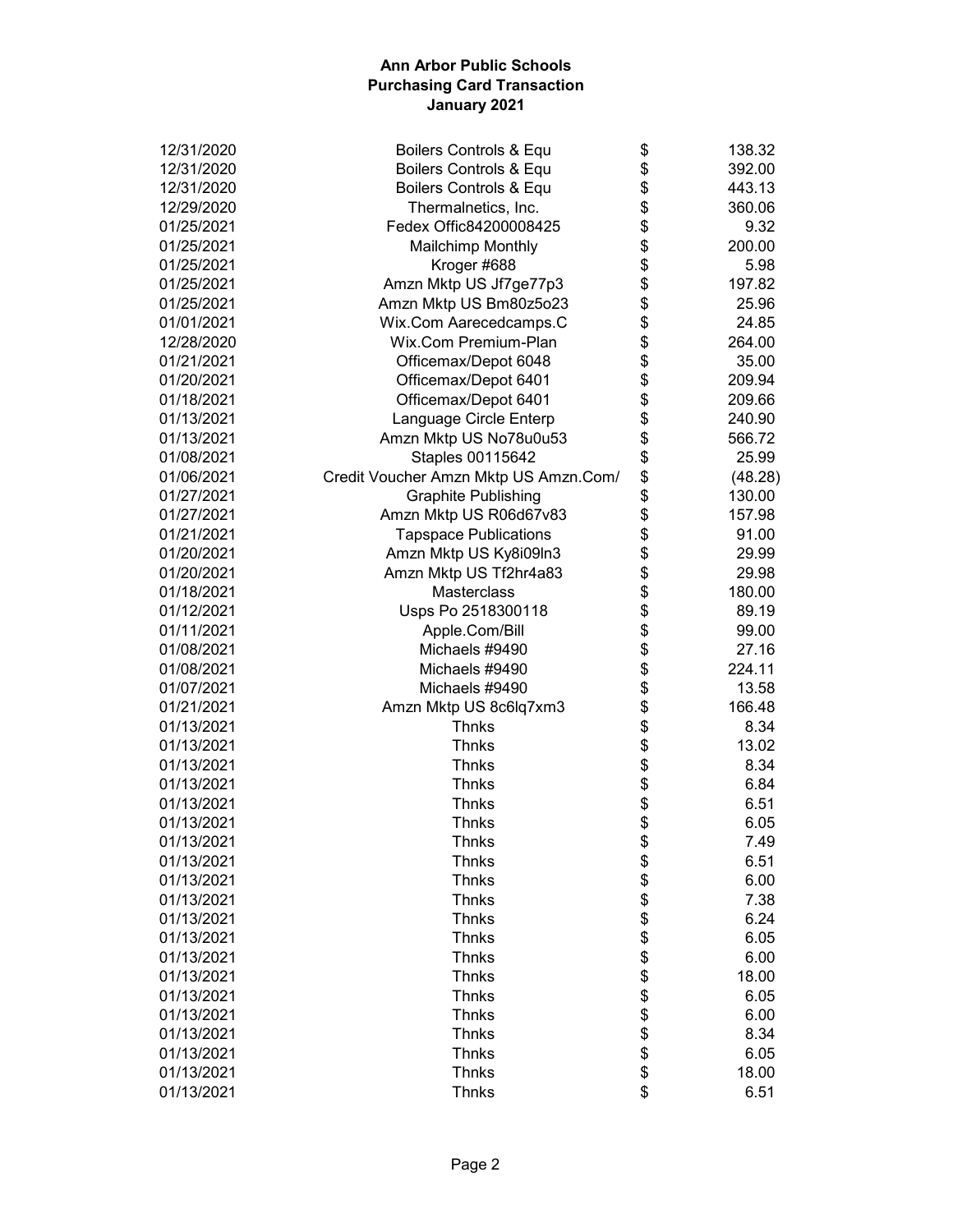| 01/13/2021 | <b>Thnks</b>                            | \$<br>6.64      |
|------------|-----------------------------------------|-----------------|
| 01/13/2021 | <b>Thnks</b>                            | \$<br>9.38      |
| 01/12/2021 | Nasp                                    | \$<br>409.00    |
| 01/12/2021 | Nasp                                    | \$<br>199.00    |
| 12/28/2020 | Amazon.Com 339dq08b3 A                  | \$<br>179.91    |
| 01/05/2021 | Target.Com                              | \$<br>105.99    |
| 01/05/2021 | Target.Com                              | \$<br>38.14     |
| 01/08/2021 | Varidesk 1800 207 258                   | \$<br>325.00    |
| 01/25/2021 | Teachingbooks                           | \$<br>95.00     |
| 01/08/2021 | Usps Po 2502820113                      | \$<br>165.00    |
| 01/27/2021 | <b>Thomson West Tcd</b>                 | \$<br>338.54    |
| 01/14/2021 | Fedex 782534426815                      | \$<br>10.17     |
| 01/14/2021 | Usps Po 2500300634                      | \$<br>6.95      |
| 01/12/2021 | Delta Family Clinic                     | \$<br>250.00    |
| 01/11/2021 | Usps Po 2500300634                      | \$<br>10.95     |
| 01/06/2021 | Officemax/Officedept#6                  | \$<br>17.20     |
| 01/05/2021 | D J Wall-St-Journal                     | \$<br>38.99     |
| 12/29/2020 | <b>Thomson West Tcd</b>                 | \$<br>338.54    |
| 01/25/2021 | (INR 4165.00) Citrusp Easemytrip        | \$<br>58.27     |
| 01/05/2021 | Bay State Alarm Sec                     | \$<br>3,065.74  |
| 01/26/2021 | Amzn Mktp US Pq2g940m3                  | \$<br>239.90    |
| 01/12/2021 | Office Depot #1170                      | \$<br>11.94     |
| 01/11/2021 | Officemax/Officedept#6                  | \$<br>536.00    |
| 01/11/2021 | Officemax/Officedept#6                  | \$<br>102.98    |
| 01/06/2021 | Officemax/Officedept#6                  | \$<br>102.98    |
| 01/08/2021 | Robert Half Intl                        | \$<br>15,200.00 |
| 01/18/2021 | Enterprise Rent-A-Car                   | \$<br>57.40     |
| 01/18/2021 | <b>Credit Voucher Grand Trav Resort</b> | \$<br>(116.00)  |
| 01/18/2021 | <b>Credit Voucher Grand Trav Resort</b> | \$<br>(116.00)  |
| 01/18/2021 | Officemax/Officedept#6                  | \$<br>181.04    |
| 01/21/2021 | Humane Scty. Of Hv                      | \$<br>15.00     |
| 01/19/2021 | Amazon.Com Qd9wp0913                    | \$<br>21.88     |
| 01/18/2021 | Learning Without Tears                  | \$<br>18.00     |
| 01/18/2021 | Usps Po 2502800106                      | \$<br>11.20     |
| 01/14/2021 | Ascd                                    | \$<br>95.00     |
| 01/11/2021 | Usps Po 2502800106                      | \$<br>2.80      |
| 01/05/2021 | Usps Po 2599760198                      | \$<br>13.80     |
| 01/26/2021 | Zoom.Us 888-799-9666                    | \$<br>15.89     |
| 01/22/2021 | Zoom.Us 888-799-9666                    | \$<br>15.89     |
| 01/12/2021 | Zoom.Us 888-799-9666                    | \$<br>14.99     |
| 01/12/2021 | Zoom.Us 888-799-9666                    | \$<br>14.99     |
| 01/12/2021 | Zoom.Us 888-799-9666                    | \$<br>14.99     |
| 01/07/2021 | Zoom.Us 888-799-9666                    | \$<br>14.99     |
| 12/29/2020 | Zoom.Us 888-799-9666                    | \$<br>14.99     |
| 01/27/2021 | Mi State Police Ichat                   | \$<br>70.00     |
| 01/20/2021 | Mi State Police Ichat                   | \$<br>20.00     |
| 01/11/2021 | Mi State Police Ichat                   | \$<br>40.00     |
| 01/08/2021 | Mi State Police Ichat                   | \$<br>10.00     |
| 01/06/2021 | Mi State Police Ichat                   | \$<br>10.00     |
| 01/25/2021 | Usps Po 2502820113                      | \$<br>55.00     |
|            |                                         |                 |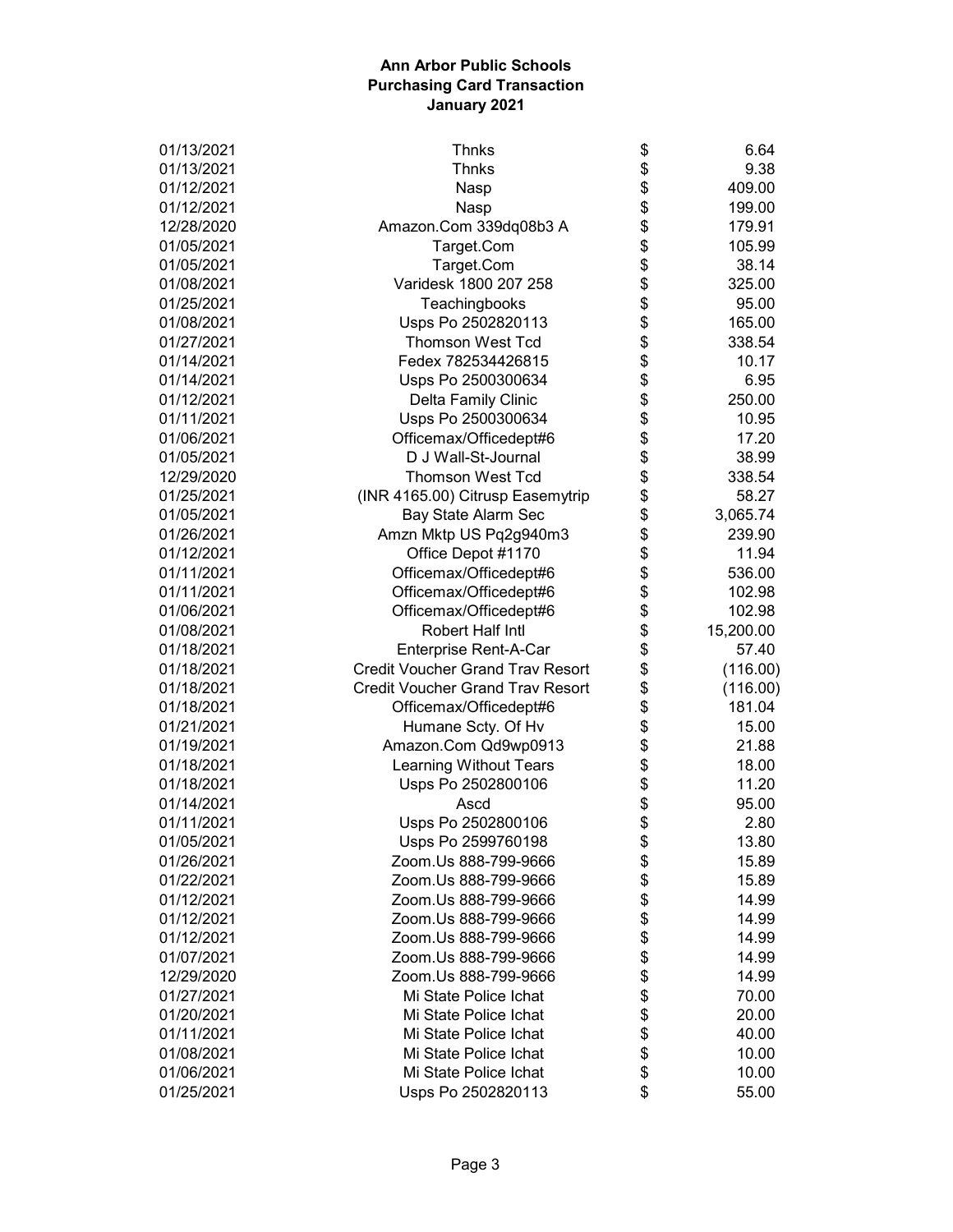| 01/15/2021 | Officemax/Officedept#6                            | \$       | 31.75      |
|------------|---------------------------------------------------|----------|------------|
| 01/15/2021 | Officemax/Officedept#6                            | \$       | 30.38      |
| 01/05/2021 | Dropbox 754pndpfc8g7                              | \$       | 199.00     |
| 01/07/2021 | Canva 02928-0917427                               | \$       | 12.95      |
| 01/22/2021 | Amzn Mktp US 7j5tr2tp3                            | \$       | 21.99      |
| 01/21/2021 | <b>Think Social Publishin</b>                     | \$       | 600.52     |
| 01/20/2021 | Amazon.Com Su27r5r33 A                            | \$       | 23.60      |
| 01/20/2021 | Amazon.Com 1y3cs5c93 A                            | \$       | 33.36      |
| 01/21/2021 | <b>Uline Ship Supplies</b>                        | \$       | 3,280.01   |
| 01/18/2021 | <b>Raymond Geddes</b>                             | \$       | 3,020.87   |
| 01/18/2021 | <b>Raymond Geddes</b>                             | \$       | 2,554.20   |
| 01/18/2021 | <b>Raymond Geddes</b>                             | \$       | 2,558.36   |
| 01/18/2021 | <b>Raymond Geddes</b>                             | \$       | 2,925.03   |
| 01/18/2021 | <b>Raymond Geddes</b>                             | \$       | 3,137.54   |
| 01/18/2021 | <b>Raymond Geddes</b>                             | \$       | 934.96     |
| 01/18/2021 | <b>Raymond Geddes</b>                             | \$       | 790.52     |
| 01/18/2021 | <b>Raymond Geddes</b>                             | \$       | 791.81     |
| 01/18/2021 | <b>Raymond Geddes</b>                             | \$       | 905.30     |
| 01/18/2021 | <b>Raymond Geddes</b>                             | \$       | 971.06     |
| 01/06/2021 | Raptortechn                                       | \$       | 100.00     |
| 01/04/2021 | Cvs/Pharmacy #08216                               | \$       | 24.24      |
| 01/04/2021 | Cvs/Pharmacy #08216                               | \$       | 18.28      |
| 01/04/2021 | Credit Voucher Cvs/Pharmacy #08216                | \$       | (24.24)    |
| 01/04/2021 | Cvs/Pharmacy #08216                               | \$       | 22.87      |
| 01/22/2021 | Zippy Auto Wash                                   | \$       | 7.99       |
| 01/18/2021 | The Home Depot 2721                               | \$       | 86.11      |
| 01/15/2021 | Ace Barnes Hardware                               | \$       | 27.96      |
| 01/15/2021 | Lowes #01750                                      | \$       | 77.74      |
| 01/15/2021 | <b>Stadium Hardware</b>                           | \$       | 42.32      |
| 01/12/2021 | <b>All Truck Accessories</b>                      | \$       | 1,705.50   |
| 01/11/2021 | <b>Brewers</b> Inc                                | \$       | 77.00      |
| 01/07/2021 | Zippy Auto Wash                                   | \$       | 7.99       |
| 12/30/2020 | Sq Pop-A-Lock Ann Arb                             | \$       | 200.00     |
| 01/26/2021 | Amzn Mktp US Ol8ng2e73                            | \$       | 49.95      |
| 01/25/2021 | <b>Underground Printing</b>                       | \$       | 658.93     |
| 01/25/2021 | Credit Voucher Mhe McGraw-Hill Ecomm              | \$       | (679.32)   |
| 01/22/2021 |                                                   |          | 759.80     |
| 01/22/2021 | Amzn Mktp US Hh8jx0ma3                            | \$       | 759.80     |
| 01/19/2021 | Amzn Mktp US Tc1hz4ug3<br>Amazon.Com 952en42a3    | \$<br>\$ |            |
|            |                                                   |          | 731.64     |
| 01/15/2021 | Officemax/Depot 6048                              | \$       | 13.77      |
| 01/11/2021 | Stafford Smith, Inc                               | \$       | 102,430.20 |
| 01/11/2021 | Stafford Smith, Inc                               | \$       | 24,726.88  |
| 01/27/2021 | Amzn Mktp US Gk37915z3                            | \$       | 19.50      |
| 01/25/2021 | Frameiteasy.Com                                   | \$       | 38.87      |
| 01/11/2021 | Dreamstime.Com                                    | \$       | 25.00      |
| 01/06/2021 | Amazon.Com Sy8nx01o3                              | \$       | 348.88     |
| 01/06/2021 | Sq Cathedral Director                             | \$       | 460.13     |
| 01/05/2021 | <b>Credit Voucher Michiganass</b>                 | \$       | (90.00)    |
| 01/22/2021 | <b>Dbc Blick Art Material</b>                     | \$       | 218.60     |
| 01/18/2021 | rican Association of Physics Teachers Registra \$ |          | 50.00      |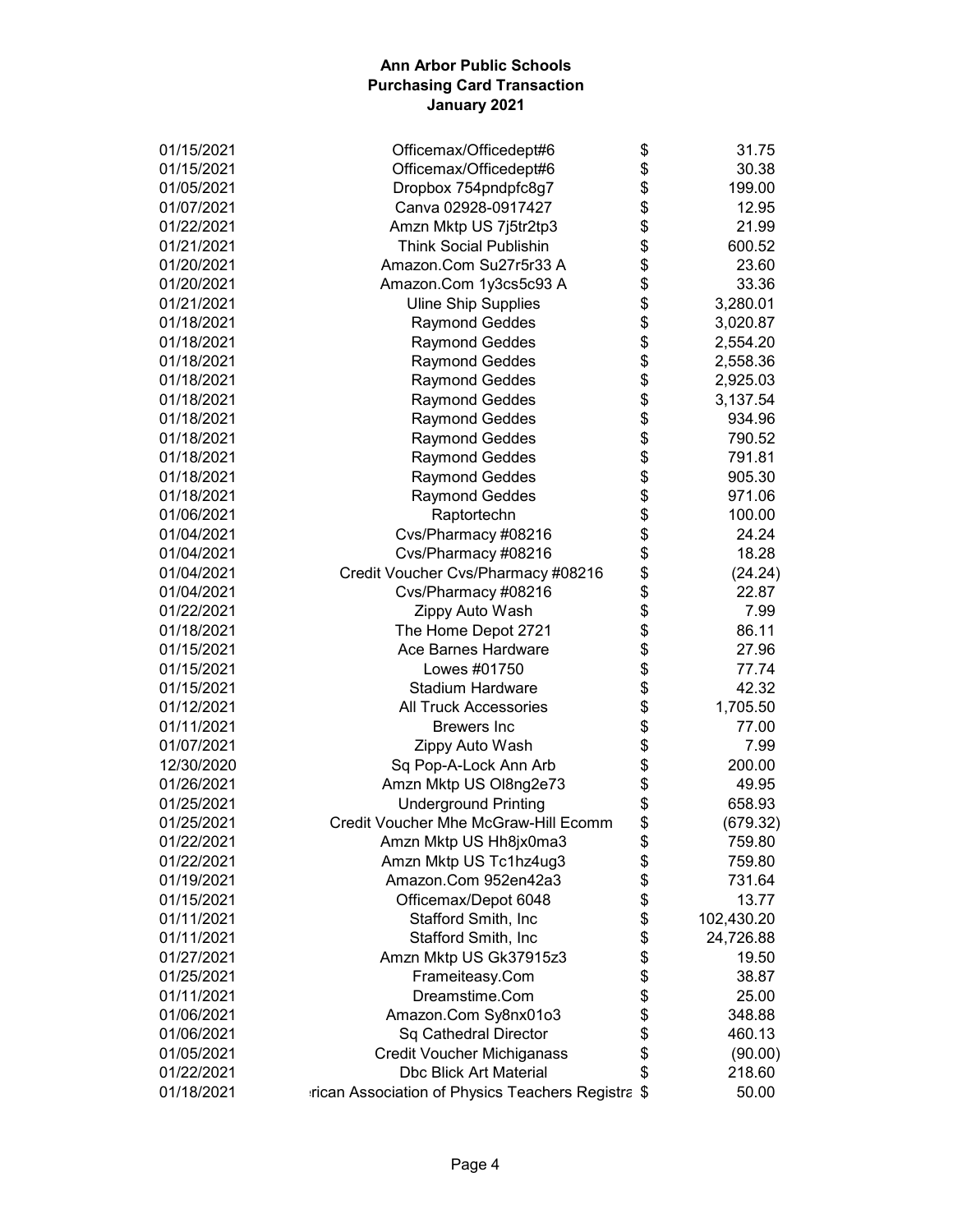| 01/18/2021 | rican Association of Physics Teachers Registra \$ | 80.00             |
|------------|---------------------------------------------------|-------------------|
| 01/14/2021 | 2co.Com Alefbata                                  | \$<br>144.00      |
| 01/07/2021 | <b>Sticker Mule</b>                               | \$<br>716.00      |
| 01/27/2021 | Amzn Mktp US 8s5bm3r23                            | \$<br>69.99       |
| 01/26/2021 | Amzn Mktp US 7z8g42m03                            | \$<br>47.08       |
| 01/25/2021 | Amazon.Com Sp1ax26y3 A                            | \$<br>54.48       |
| 01/21/2021 | Amzn Mktp US Th09v2l33                            | \$<br>97.98       |
| 01/18/2021 | Anderson Paint Company                            | \$<br>925.00      |
| 01/18/2021 | <b>Stadium Hardware</b>                           | \$<br>6.99        |
| 01/14/2021 | Ssi School Specialty                              | \$<br>103.84      |
| 01/14/2021 | Ssi School Specialty                              | \$<br>57.89       |
| 01/13/2021 | Amzn Mktp US Cy4997cv3                            | \$<br>55.32       |
| 01/13/2021 | Amzn Mktp US Kd0th3lk3                            | \$<br>215.94      |
| 01/13/2021 | Amazon.Com 9t5g71ve3 A                            | \$<br>214.65      |
| 01/11/2021 | Amzn Mktp US X54s67o03                            | \$<br>40.55       |
| 01/08/2021 | Amzn Mktp US Qw35y0a43                            | \$<br>79.00       |
| 01/08/2021 |                                                   | \$<br>823.50      |
|            | Ssi School Specialty                              | \$<br>106.70      |
| 01/08/2021 | Amzn Mktp US J840d6u13                            |                   |
| 01/07/2021 | Amzn Mktp US Jn6ed0ow3                            | \$<br>42.00       |
| 01/07/2021 | Amzn Mktp US K95vh0te3                            | \$<br>216.59      |
| 01/08/2021 | Amzn Mktp US Fk6gq6uw3                            | \$<br>287.55      |
| 01/08/2021 | Amzn Mktp US L867l2xf3                            | \$<br>670.60      |
| 01/07/2021 | Discountsch 8006272829                            | \$<br>40.47       |
| 01/07/2021 | Officemax/Officedept#6                            | \$<br>89.80       |
| 01/07/2021 | Amzn Mktp US Bt6c89ex3                            | \$<br>66.99       |
| 01/07/2021 | Officemax/Officedept#6                            | \$<br>423.86      |
| 01/08/2021 | In Premier Aerial & F                             | \$<br>3,379.92    |
| 01/26/2021 | Msbo                                              | \$<br>70.00       |
| 01/26/2021 | Amazon.Com K14571g53 A                            | \$<br>104.16      |
| 01/26/2021 | Amzn Mktp US Fh45z2nj3                            | \$<br>113.92      |
| 01/25/2021 | Lakeshore Learning Mat                            | \$<br>929.20      |
| 01/25/2021 | Credit Voucher Amzn Digital 888-802-3             | \$<br>(298.85)    |
| 01/25/2021 | National Science Teach                            | \$<br>75.00       |
| 01/25/2021 | Super Duper Publicatio                            | \$<br>72.45       |
| 01/25/2021 | Amzn Mktp US 3l7ji08y3                            | \$<br>175.02      |
| 01/18/2021 | Ams                                               | \$<br>395.00      |
| 01/18/2021 | Lakeshore Learning Mat                            | \$<br>46.98       |
| 01/18/2021 | Amzn Mktp US S516169o3                            | \$<br>276.75      |
| 01/18/2021 | Amazon.Com 234tx6w43                              | \$<br>35.48       |
| 01/18/2021 | Michigan Music Confere                            | \$<br>75.00       |
| 01/18/2021 | Ams                                               | \$<br>245.00      |
| 01/15/2021 | <b>Therapy Shoppe</b>                             | \$<br>89.97       |
| 01/15/2021 | <b>Blt Fun And Function L</b>                     | \$<br>463.79      |
| 01/14/2021 | <b>Association Montessori</b>                     | \$<br>159.00      |
| 01/14/2021 | <b>Association Montessori</b>                     | \$<br>159.00      |
| 01/14/2021 | Mi Assoc Sch Adm                                  | \$<br>580.00      |
| 01/12/2021 | Mi Assoc Sch Adm                                  | \$<br>630.00      |
| 01/27/2021 | Credit Voucher Mhe McGraw-Hill Ecomm              | \$                |
|            |                                                   | (1,395.00)        |
| 01/20/2021 | <b>Credit Voucher Dollarbill Copying</b>          | \$<br>(4, 477.45) |
| 01/20/2021 | <b>Dollarbill Copying</b>                         | \$<br>477.45      |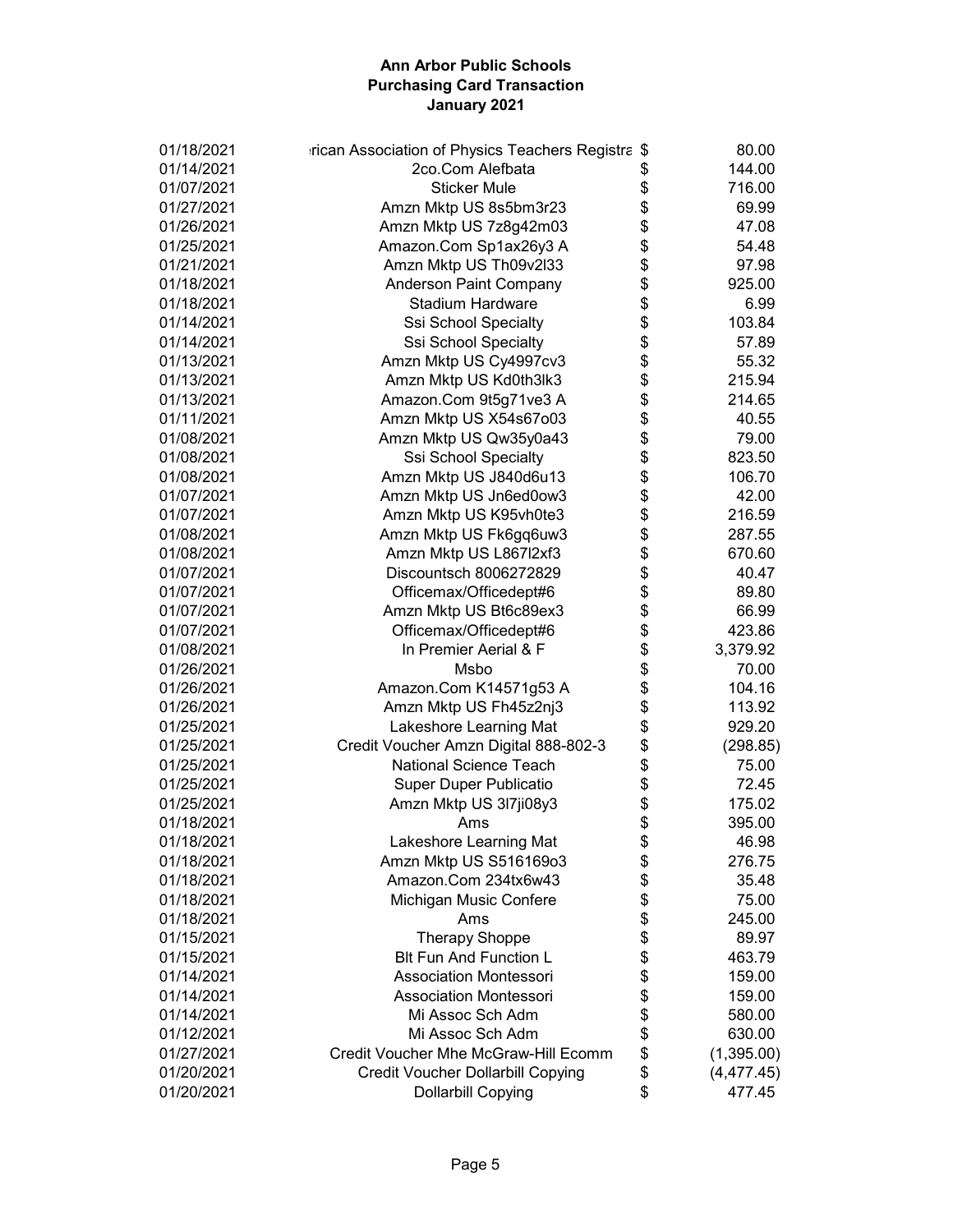| 01/13/2021 | Att Bill Payment                      | \$       | 237.36    |
|------------|---------------------------------------|----------|-----------|
| 01/11/2021 | <b>Dollarbill Copying</b>             | \$       | 4,477.45  |
| 01/06/2021 | <b>Event Grant Dissemina</b>          | \$       | 25.00     |
| 01/25/2021 | Amzn Mktp US Bt6ux29m3                | \$       | 36.31     |
| 01/25/2021 | Amzn Mktp US H41s22px3                | \$       | 472.71    |
| 01/20/2021 | Signupgenius                          | \$       | 49.99     |
| 01/20/2021 | <b>Edweek Print Digit Go</b>          | \$       | 44.00     |
| 01/19/2021 | Amzn Mktp US Tt54p2d03                | \$       | 79.96     |
| 01/18/2021 | Target.Com                            | \$       | 29.97     |
| 01/18/2021 | Target.Com                            | \$       | 21.54     |
| 01/18/2021 | Target.Com                            | \$       | 53.98     |
| 01/18/2021 | Target.Com                            | \$       | 21.54     |
| 01/18/2021 | Target.Com                            | \$       | 15.99     |
| 01/18/2021 | Target.Com                            | \$       | 39.14     |
| 01/18/2021 | Target.Com                            | \$       | 32.99     |
| 01/18/2021 | Target.Com                            | \$       | 14.99     |
| 01/14/2021 | Target.Com                            | \$       | 79.97     |
| 01/13/2021 | Target.Com                            | \$       | 56.22     |
| 01/13/2021 | Target.Com                            | \$       | 15.00     |
| 01/13/2021 | Target.Com                            | \$       | 9.36      |
| 01/13/2021 | Amzn Mktp US Ao0I39pb3                | \$       | 79.96     |
| 01/13/2021 | Target.Com                            | \$       | 16.00     |
| 01/05/2021 | Target.Com                            | \$       | 50.00     |
| 12/31/2020 | Mailchimp Misc                        | \$       | 9.99      |
| 01/11/2021 | <b>Dollarbill Copying</b>             | \$       | 364.80    |
| 01/18/2021 |                                       |          | 36.75     |
| 01/25/2021 | Mh-Magazine-Wordpress-                | \$<br>\$ |           |
| 01/25/2021 | Credit Voucher Amzn Mktp Us           |          | (32.50)   |
|            | Credit Voucher Amzn Mktp US Amzn.Com/ | \$       | (62.08)   |
| 01/25/2021 | Amazon.Com Yp6k29r63                  | \$       | 184.17    |
| 01/21/2021 | The Home Depot #2721                  | \$       | 28.95     |
| 01/18/2021 | The Home Depot #2721                  | \$       | 39.94     |
| 01/27/2021 | Credit Voucher Amzn Mktp Us           | \$       | (23.99)   |
| 01/27/2021 | Credit Voucher Amzn Mktp Us           | \$       | (95.96)   |
| 01/27/2021 | Credit Voucher Amzn Mktp Us           | \$       | (47.98)   |
| 01/27/2021 | Credit Voucher Amzn Mktp Us           | \$       | (143.94)  |
| 01/27/2021 | Credit Voucher Amzn Mktp Us           | \$       | (47.98)   |
| 01/27/2021 | Amzn Mktp US Q78lv0gw3                | \$       | 54.14     |
| 01/27/2021 | Credit Voucher Amzn Mktp Us           | \$       | (47.98)   |
| 01/27/2021 | Credit Voucher Amzn Mktp Us           | \$       | (71.97)   |
| 01/25/2021 | Zoom.Us                               | \$       | 1,150.68  |
| 01/21/2021 | Vzwrlss Apocc Visb                    | \$       | 15,474.91 |
| 01/21/2021 | Vzwrlss Apocc Visb                    | \$       | 10,305.93 |
| 01/19/2021 | Amazon.Com Qe3ch5vz3 A                | \$       | 14.99     |
| 01/18/2021 | Comcast                               | \$       | 358.35    |
| 01/18/2021 | Clear Rate Communicati                | \$       | 5,070.90  |
| 01/15/2021 | Logmein Rescue                        | \$       | 1,500.00  |
| 01/14/2021 | Amzn Mktp US 5k5089t63                | \$       | 78.98     |
| 01/13/2021 | Zoom.Us                               | \$       | 6,490.00  |
| 01/13/2021 | Zoom.Us                               | \$       | 509.59    |
| 01/13/2021 | Sentinel Technologies                 | \$       | 2,818.00  |